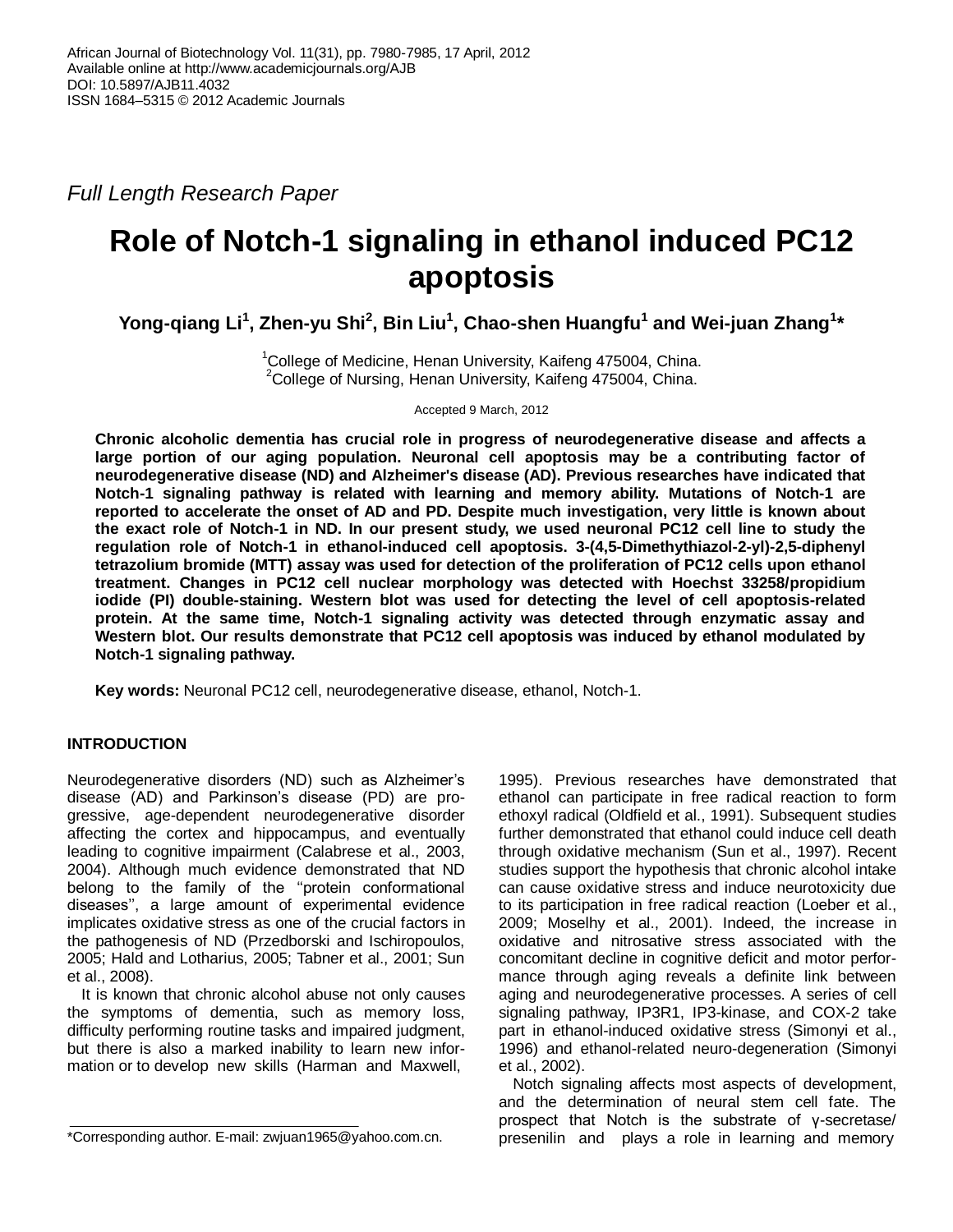implicates a potential link between Notch signaling and the pathogenesis of Alzheimer's disease. Notch is expressed in the adult brain, particularly high levels in the hippocampus, where it is involved in regulation of learning and memory (Berezovska et al., 1998; Costa et al., 2003; Wang Yet al., 2004). In post-mitotic neurons, Notch proteins interact with PSs and with APP (Berezovska et al., 1998; Ray et al., 1999; Roncarati et al., 2002), which have roles in the memory deficits associated with Alzheimer's disease. In some cases, mutations in the genes encoding the APP and PS1 and PS2 are responsible for early-onset Alzheimer's disease (Saura et al., 2004; Donoviel et al., 1999; Costa et al., 2003).

The importance of the Notch pathway in neuronal dysfunction was demonstrated by Notch mutant mice. Long-term spatial memory deficits were observed in Notch mutant mice that had normal acquisition and shortterm spatial memory (Li et al., 1997). A chronic decrease in Notch signaling can result in specific learning and memory deficits, which suggests that Notch-dependent transcription is critical for spatial learning. Mutations of molecules related to the Notch pathway have been implicated in several syndromes. Alagille syndrome, which is associated with mental retardation, is caused by mutations in the Notch ligand Jagged 1 (Harris and Filley, 2001). Indeed, previous researches have indicated that Notch-1 pathway and its downstream targets are involved in regulating learning and memory function. However, little is known about whether Notch-1 pathway modulates the ethanol-induced neuronal cells apoptosis.

In our present study, we used neuronal-like PC12 cells as cell model, to study the molecular mechanism of ethanol-induced PC12 cell apoptosis. Our results indicate that Notch-1 activity is involved in PC12 cell apoptosis. This will therefore help in understanding the mechanism of ND and hopefully lead to a cure for Alzheimer's disease.

## **MATERIALS AND METHODS**

#### **Cell culture and reagents**

PC12 cells were grown at 37°C in a humidified  $CO<sub>2</sub>$  (5%) incubator with completed RPMI-1640 medium (Gibco, USA) supplemented with 12% (v/v) fresh fetal bovine serum (Hyclone laboratory), 100 units/ml penicillin, and 100 µg/ml streptomycin, (Life Technologies, Inc.). Cells were passaged and cultured for 24 h followed by treatment with different concentrations of ethanol (0, 100, 200 and 300 mM) for an indicated time. All reagents were obtained from Sigma Corporation, unless otherwise indicated. Antibodies to Notch-1 intercellular domain, caspase-3, caspase-8, caspase-9 and β-actin, were obtained from Santa Cruz Biotechnology.

#### **Notch-1 ICD constructs and transfection assay**

Notch-1 ICD constructs was designed based on human sequence and generated by polymerase chain reaction (PCR)-based methods with the Notch1-Flag-Myc expression vector as template. The transient transfection was performed following manufacturer's instructions of Lipofectamine 2000 (Invitrogen, USA). Briefly, PC12 cells were seeded in 24-well plate with the concentration of  $2 \times 10^5$ cells/ml and cultured overnight (to about 95% confluence). For each well, transient transfection PC12 cells expression Notch-1 Intercellular domain were generated by transfection with 2 µg plasmids and 4 µL Lipofectamine 2000. After transfection for 24 h, the cells were treated with the same procedure described above.

#### **MTT assay**

PC12 cells were seeded at a density of  $1 \times 10^4$  cells/ml in 96-well culture plates, and 24 h later, they were treated with the indicated concentrations of ethanol for 12, 24, 36 and 48 h. Control wells consisted of cells incubated with medium only. After treatment, cells were incubated with 20 μL 5 mg/ml 3-[4,5-dimethylthiazol-2-yl]-2,5 diphenyltetrazolium bromide (MTT; Sigma, St Louis, MO, USA). After 4 h at 37°C, the supernatant was removed, and 150 μL dimethyl sulfoxide (DMSO) was added. When the blue crystal was dissolved, the optical density (OD) was detected at a 570 nm wavelength using a 96-well multiscanner autoreader (Bio-Rad, USA).

#### **Hoechst 33258 / PI staining**

PC12 cells were seeded at a density of  $1 \times 10^4$  cells/ml on the cover glass slides of a 35-mm chamber. After being treated with ethanol for 24 h, the cells were washed with cold phosphate buffered saline (PBS) two times and incubated with 5 μg/ml Hoechst 33258 and 1 μg/ml propidium iodide (PI; Sigma, St Louis, MO, USA) for 10 min at 37°C in the dark. The cells were then washed and fixed with 4% paraformaldehyde in PBS for 5 min at 4°C. Nuclear morphology was then examined under a fluorescent microscope (BX51, Olympus, Japan).

## **γ-Secretase activity assay**

The γ-secretase activity kit (R&D Systems, USA) was used to measure the γ-secretase activity, following the manufacturer's instructions. PC12 cells were treated with different concentrations of ethanol for 24 h. Cells were then washed twice with ice-cold PBS, harvested in the cell extraction buffer, and incubated on ice for 30 min. Whole cell lysates were centrifuged at 16000 × *g* for 10 min and supernatants were collected. The protein concentration was determined with bicinchoninic acid (BCA) protein assay (Pierce, USA) in each sample. Total protein (50 µg) was incubated with the γ-secretase fluorescent substrate for 2 h at 37°C and fluorescence intensity was measured at 355 / 460 nm.

#### **Western blotting**

Cells were lysed by incubating in RIPA lysis buffer [50 mmol/L Tris (pH 7.5), 100 mmol/L NaCl, 1 mmol/L ethylenediaminetetraacetic acid (EDTA), 0.5% NP40, 0.5% Triton X-100, 2.5 mmol/L sodium orthovanadate, 10 μL/ml protease inhibitor cocktail, 1 mmol/L phenylmethylsulfonyl fluoride] for 20 min at 4°C. Protein concentrations were determined with the Bio-Rad assay system (Bio-Rad, Hercules, CA). Total proteins were fractionated by sodium dodecyl sulfate-polyacrylamide gel electrophoresis (SDS-PAGE) gels (6% for Notch-1; 10% for caspase-3, caspase-8, caspase-9 and β-actin) and transferred onto immobilon-P transfer membranes (Millipore Corp.). The membranes were blocked for 1 h with 5% non-fat milk or bovine serum albumin (BSA) in PBS with 0.1% Tween-20. Blots were incubated with primary antibodies specific for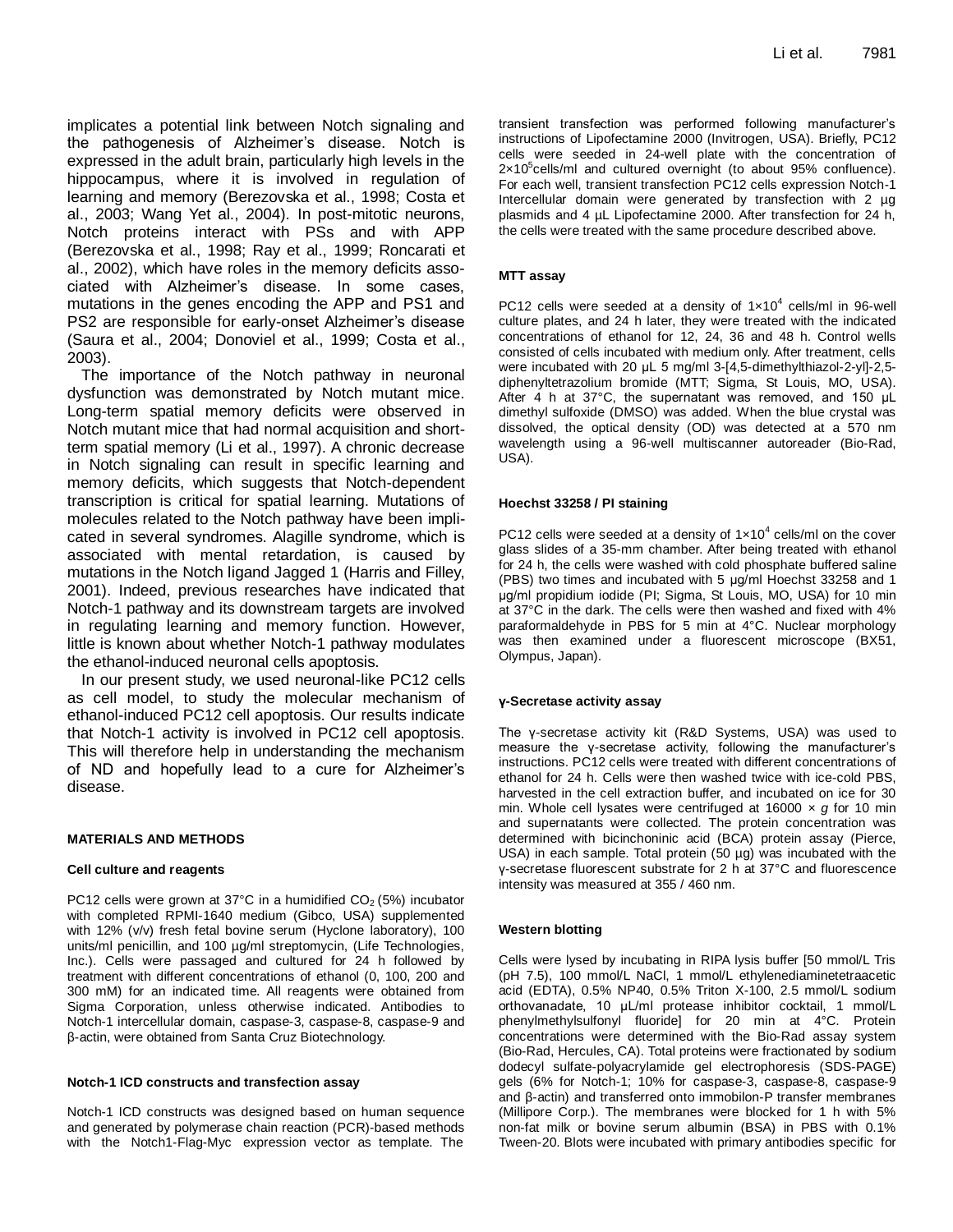

Figure 1. Effects of ethanol on the viability of PC12 growth. PC12 cells were grown in a complete culture medium containing 12% bovine serum. After cell passage in 96-well plate for 24 h, all the cells were treated with different doses of ethanol for different times. As indicated, cell viability was detected by MTT assay. Data represent means  $\pm$ SD of the three independent experiments.

the interesting proteins overnight at 4°C, followed by secondary antibodies for 1 h each at room temperature. Immuno-reactive bands were visualized using enhanced chemiluminescence (Pierce). The membranes were then incubated with stripping buffer (1 mM glycine, 1% SDS) for 30 min at 37°C, re-blocked, and reprobed with β-actin as a loading control.

#### **Statistical analysis**

Data are shown as Mean  $\pm$  S.E. ANOVA was used to analyze the multi-factors comparison, followed by Dunnett's test. For single comparison, the significance between control and treatment groups was determined by t-test. A value of P< 0.05 was considered as statistically significant.

# **RESULTS**

## **Effect of ethanol-induced PC12 cell apoptosis**

After PC12 cells were treated with different concentrations for 0, 12, 24, 36 and 48 h, the viability of PC12 cells were detected by MTT assay. PC12 cells viability decreased significantly upon 100, 200 and 300 mM ethanol treatment for 24, 36 and 48 h (Figure 1).

## **Morphological change of PC12 cells upon ethanol treatment**

Multi-factors are involved in cell viability, such as cell cytotoxicity, necrosis or apoptosis. To explore the exact disaster of PC12 upon ethanol treatment, Hoechst 33258 and PI double staining assay was used for detecting the change in nucleus morphology. PC12 cells induced to death by ethanol treatment exhibited cell shrinkage, classical chromatin condensation and membrane blebbing, a morphological marker of cell apoptosis (Figure 2). This indicates that apoptosis was induced upon PC12 treatment with ethanol.

## **Effect of ethanol on the activity of Notch-1 pathway**

To explore the molecular mechanism of ethanol induced pc12 apoptosis, the activity of γ-secretase was detected by enzymatic assay. As was expected, the activity of γsecretase decreased due to ethanol treatment of PC12 cells (Figure 3). We also detected the expression of Notch-1 intercellular domain (NICD) and found that the level of NICD decreased also in accordance with γ-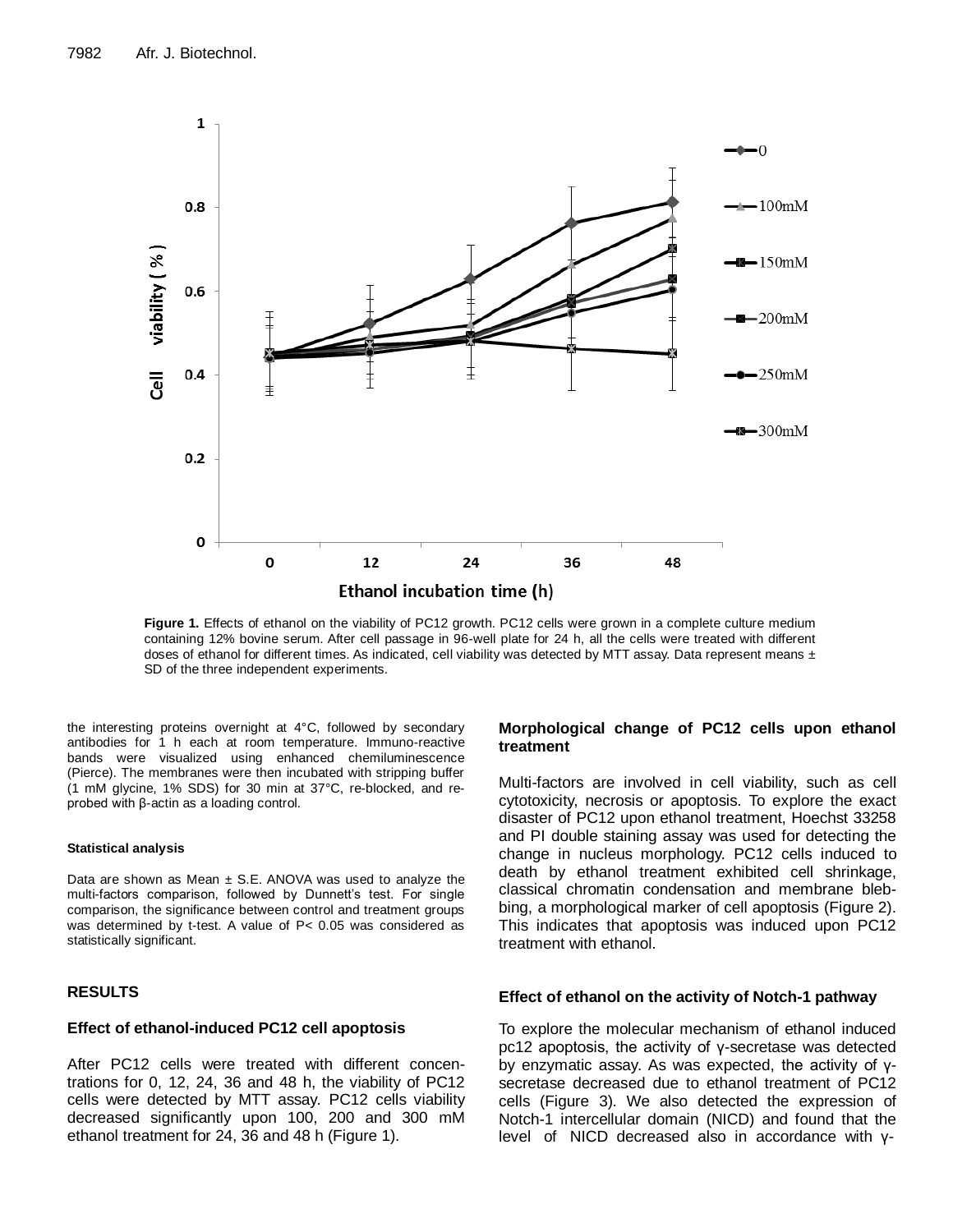

**Figure 2.** Morphological changes of PC12 cells upon ethanol treatment. PC12 cells were plated on coverslips for 24 h, followed by treatment with ethanol at 0 mM (A), 100 mM (B) and 300 mM (C) for 24 h. All the cells were stained with nucleus strainer Hoechst 33258 and PI for 15 min at room temperature, then fired with 4% paraformaldehyde for 5 min. Nuclear morphology was then examined under a fluorescent microscope. Representative images were shown from three independent experiments. The cells with nuclear condencent or with nuclear fragmentation were selected as apoptosis cells. For the statistical analysis of apoptosis rate shown as (D), data is the mean from nine random visual fields ( $n = 9$ ; Mean ±SD). \*P<0.05 vs. A; \*\*P <0.05 vs. A.

secretase activity.

## **Effect of Notch-1 activity on the regulation of PC12 apoptosis induced by ethanol**

To further explore whether the activity of Notch-1 is involved in PC12 apoptosis, PC12 cells were overexpressed on NICD, followed by the detection of cell apoptosis. The results (Figure 4) show that cell apoptosis-related protein caspase-3, caspase-8 and caspase-9 increased upon ethanol treated. However, the effects reduced in NICD overexpressed cells. The results suggest that Notch-1 play a role in inversion of PC 12 cell apoptosis induced by ethanol.

## **DISCUSSION**

Aging is a multi-factorial, complex process. Understanding the pathophysiological of aging and neurodegenerative diseases provides insightful knowledge for future treatment. In the present study, neuronal-like PC12 cell was used for exploring the mechanism of neurodegenerative disease. We first detected the PC12 cell viability with MTT assay. We found that PC12 cells viability decreased significantly upon ethanol treatment in concentration and time dependent manners. To explore the factors that caused decrease in PC12 cell viability, we first detected the type of cell death. Morphological change of PC12 cells were detected with nucleus staining. Hoechst 33258/PI staining assay showed that PC12 cells exhibited blebbing, chromatin condensation and nuclear shrinkage, which are features of apoptosis. These results indicate that apoptosis occurred when PC 12 cells were treated with ethanol.

Apoptosis occurs in the developing brain to allow the removal of improperly wired neurons and it participates in the proper organization of the neuronal network. Apoptosis also occurs and may actually play an active role in the development of neurodegenerative diseases such as Alzheimer or Parkinson diseases (Dickson, 2004;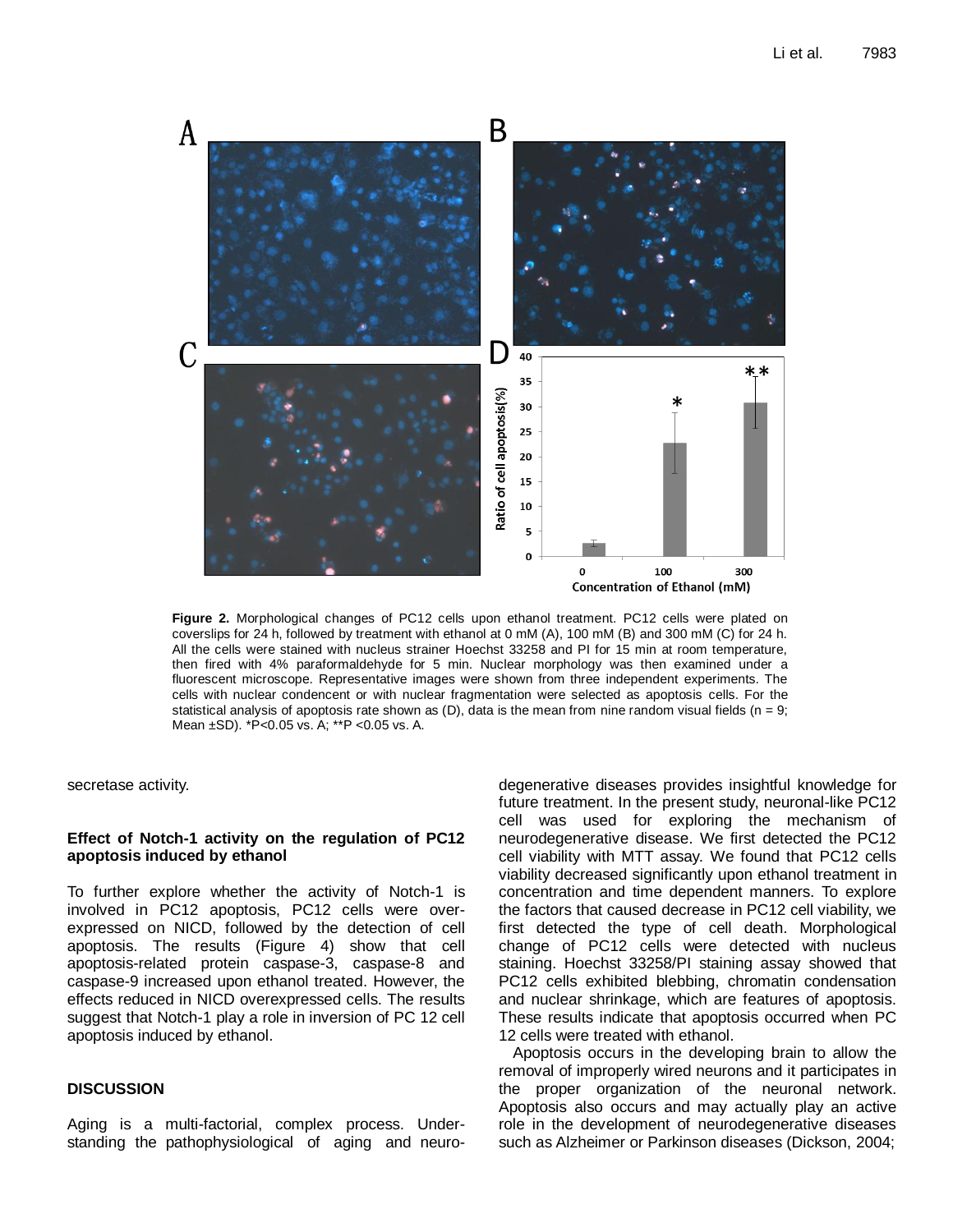

**Figure 3.** Effect of ethanol on the activity of Notch-1 signaling pathway. PC12 cells were treated as previously mentioned, and all the cells were collected and lysed in RIPA buffer. Equal quantity of cell protein was incubated with γ–secretase and the activity of γ–secretase was measured according to the manufacturer's instructions (A), n = 3. Data are represented as mean SD; \*P< 0.05 vs. control; \*\*p <0.01 vs. control. The expression of Notch-1 was detected by Western blot (B). For loading control, the membranes were stripped and re-probed with anti-β actin (1: 5000).



**Figure 4.** Effects of Notch-1 on the regulation of PC12 cell apoptosis. PC12 cells were transfected with NCID constructs and vector control followed by treatments with 200 mM ethanol incubation for 24 h. Total lysates were prepared and immunoblotted for caspase-3, caspase-8, caspase-9 and Notch-1 as described earlier. Loading control is indicated as β- actin blotting.

Yuan and Yankner, 2000), but the exact molecular mechanism of neurons apoptosis is still unknown. To find the participator molecule in ethanol inducing PC12 apoptosis, we first detected the activity of Notch-1 pathway. Notch proteins have long been known to influence cell fate in the developing nervous system with expression occurring primarily during embryogenesis and development. Notch is also expressed in the adult brain, in regions with high synaptic plasticity, particularly thehippocampus. Notch 1 is increased in AD, and the Notch receptor depends on γ-secretase for its functional proteolysis. So, we first detected the activity of γsecretase upon PC12 treated with ethanol. When PC12 cells were treated with low concentration of ethanol for 12 h, the activity of γ-secretase decreased evidently, and at the same time, the protein level of Notch-1 also decreased. The results therefore indicate that Notch-1 signaling pathway was down-regulated by ethanol. To verify whether the Notch-1 pathway is involved in ethanol-induced PC12 apoptosis, we overexpressed the constitutively active form of Notch-1 intercellular domain (NICD), followed with PC12 apoptosis detection. As was expected, NICD overexpression decreased the expression of caspase-3, caspase-8 and caspase-9, which function as cell apoptosis executioner. This indicates that Notch-1 activation rescued the effect of ethanol on the induced-PC12 apoptosis, thus indicating that Notch-1 is involved in ethanol-related neurodegeneration.

Notch is a critical component of evolutionarily conserved signaling and is important for cell fate specification and differentiation in various systems. Notch pathway may